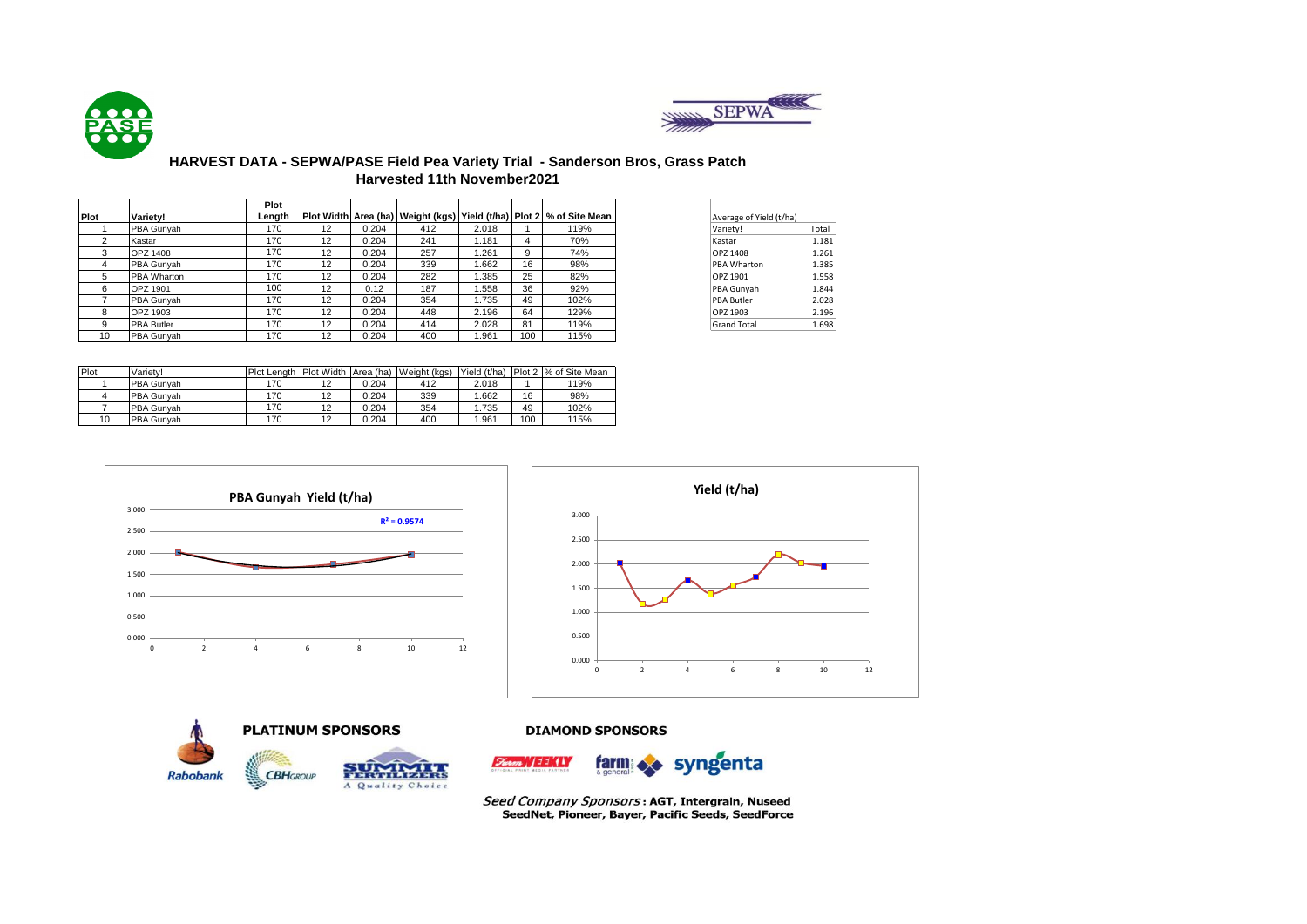





| Plot | Variety!          | Yield<br>(t/ha) | % of Site<br>Mean |
|------|-------------------|-----------------|-------------------|
|      | <b>PBA Gunyah</b> | 2.018           | 119%              |
| 2    | Kastar            | 1.181           | 70%               |
| 3    | OPZ 1408          | 1.261           | 74%               |
|      | <b>PBA Gunyah</b> | 1.662           | 98%               |
| 5    | PBA Wharton       | 1.385           | 82%               |
| 6    | OPZ 1901          | 1.558           | 92%               |
|      | <b>PBA Gunyah</b> | 1.735           | 102%              |
| 8    | OPZ 1903          | 2.196           | 129%              |
| 9    | <b>PBA Butler</b> | 2.028           | 119%              |
| 10   | <b>PBA Gunyah</b> | 1.961           | 115%              |

#### **Soil Description:** Duplex **Date Sown: Date Harvested Seeding Rate:** 110 kg/ha

**Site Details**

Tuesday, 25 May 2021 Thursday, 11 November 2021

#### **Plot Dimensions**

**Length (m) Width (m) Area (m2) Conversion Factor**

**PLATINUM SPONSORS** 







### **Statistical Analysis**

|          | <b>Plot Dimensions</b> |           |            | Site Mean (t/ha)                | 1.698  |
|----------|------------------------|-----------|------------|---------------------------------|--------|
|          |                        |           | Conversion | Probability                     | 0.09   |
| ıgth (m) | Width (m)              | Area (m2) | Factor     | Least significant difference 5% | 0.6128 |
| 170      | 12                     | 0.20      | 4.90       | <b>CV %</b>                     | 10.1   |

## **DIAMOND SPONSORS**





Seed Company Sponsors: AGT, Intergrain, Nuseed SeedNet, Pioneer, Bayer, Pacific Seeds, SeedForce